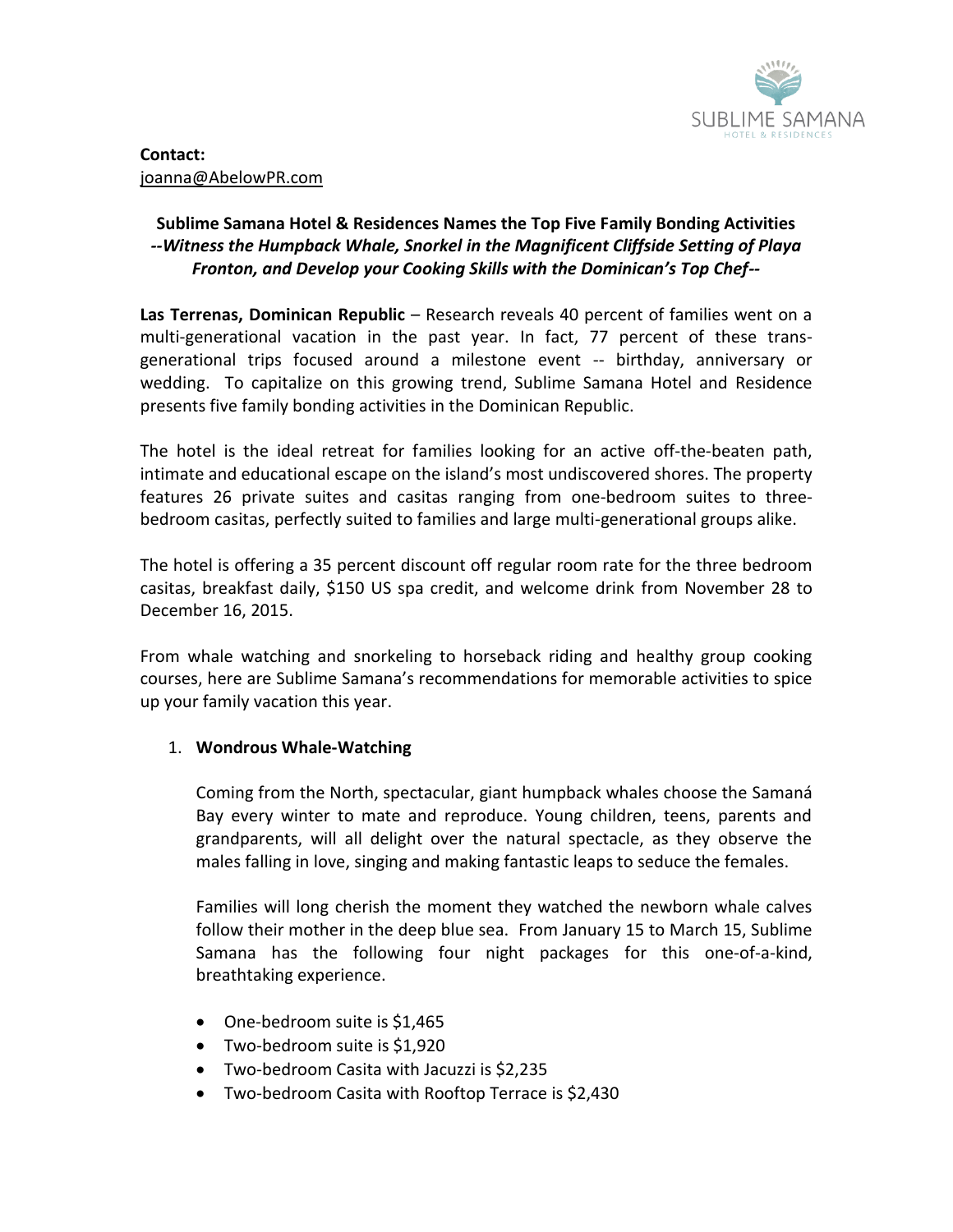[Type text]

- Three-bedroom Casita with Jacuzzi is \$2,870
- Three-bedroom Casita with Rooftop Terrace is \$3,129

Whale watching trips are available only on Tuesday and Thursdays.

#### 2. **Snorkeling Underwater Discovery**

Take your group for an exciting sail along the Cabo Samana cliffs and discover the superb Playa Fronton nestled in lush vegetation and surrounded by magnificent rock formations. While you enjoy snorkeling, a delicious meal will be prepared for you featuring freshly caught fish in a beach side bungalow straight out of Robinson Crusoe.

Admire the breathtaking beauty of this exceptional and peaceful natural wonder, before exploring Playa Madame -- another wonderful beach rimmed by coconut trees. End this fabulous excursion by snorkeling once again and relaxing on a warm golden sand beach.

Price is \$95 per person for the beach and snorkeling full-day trip.

#### 3. **Hiking Adventure to the El Limon Waterfalls**

Enjoy an active adventure through the Dominican rainforest surrounding the Sierra Samaná mountain range to the Samaná Peninsula's famous Salto de Limon waterfalls. The entire family will marvel as the water cascades down 180 feet into a welcoming swimming hole.

Bring lunch and enjoy a rainforest picnic, or splash into the clear water for a refreshing swim!

Price is \$45 per person for the hike to El Limon Waterfalls.

## 4. **Dominican Beach and Jungle Horseback Riding**

An activity that can be enjoyed at home and abroad, horseback riding is always a source of excitement for children and adults alike! Take a relaxing afternoon ride along the beach or opt to trot along the trail leading to the spectacular El Limon waterfall.

Price is \$55 per person for the horseback riding trip.

## 5. **Family Cooking Course**